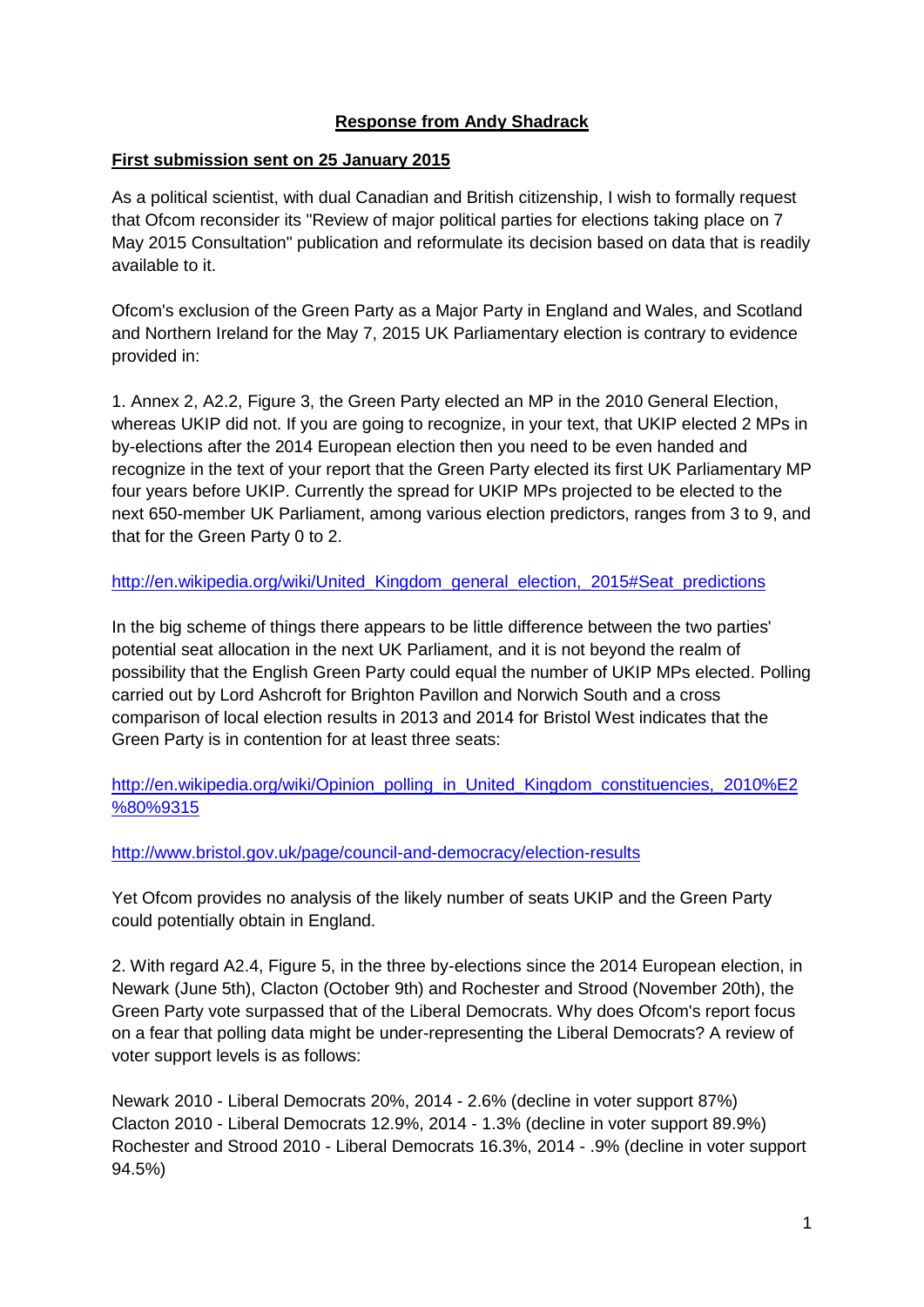This data signifies that Liberal Democrat support has steeply declined since 2010 and could still be declining below support levels achieved in the 2014 European election.

In contrast the Green Party ran no candidate in Newark in 2010 but still beat the Liberal Democrats with 2.7% in the 2014 by-election. In Clacton in 2010 the Green Party obtained 1.2% and increased that to 1.9% in the 2014 by-election. In Rochester and Strood in 2010 the Green Party obtained 1.5% of the vote and 4.2% in the 2014 by-election - a 350% increase. It appears that Green Party support is steadily rising, and is above that of the Liberal Democrats' level. Yet Ofcom states:

"...*the Liberal Democrats have achieved significant past electoral support in previous General Elections and English local (and mayoral) elections. They have 56 MPs in Parliament and are part of the Coalition Government at UK...Current (69) opinion polls indicate lower levels of support when compared with the Conservative Party and Labour Party. However, we consider that all the relevant evidence taken together suggests that the Liberal Democrats should remain on the list of major parties*;"

Ofcom has willfully ignored the declining trendline of voter support for the Liberal Democrats in various local government elections, the 2014 European election, and UK Parliamentary by-elections. In Australia the centrist Democrats have almost disappeared, and in Germany the centrist Free Democrats are finding it harder to meet the electoral threshold. However Ofcom, like an ostrich, buries its head in the sand and pretends that all is well with Liberal Democrat support when it clearly is not.

In contrast current 2015 UK Parliamentary seat predictors indicate that the regional based SNP may push the Liberal Democrats out of third place. The probable range for the Liberal Democrats is between 29 to 18 seats - a decline of between nearly 50% to 66%, and in line with declines that have taken place in Scotland and the 2014 European elections:

#### http://en.wikipedia.org/wiki/United Kingdom general election, 2015#Seat predictions

3. According to A2.5, Figure 7, the Green Party has obtained more English local election seats than UKIP in every year except 2013, including apparently 2014 according to Ofcom. Again if Ofcom is going to talk about UKIP local government successes in its text, then it should evenhandedly examine those for the Green Party as well.

4. According to A2.7, Figure 9, the Green Party surpassed the vote obtained by the Liberal Democrats in England, Wales and Scotland, and obtained three times more seats in England than the Liberal Democrats in the 2014 European election. Why does Ofcom not acknowledge the near total loss of Liberal Democrat seats in the 2014 European election?:

Liberal Democrats 2010 - 13.7% and 11 seats, 2014 - 6.61% and 1 seat (a decline of 51.8% in voter support and a decline in seats of 91.7%, including the loss from a defecting Conservative).

In contrast Green Parties of England and Wales, Scotland and Northern Ireland 2009 - 8.5% and 2 seats, 2014 - 7.6% and 3 seats (a decline in support of 10.6%, but an increase in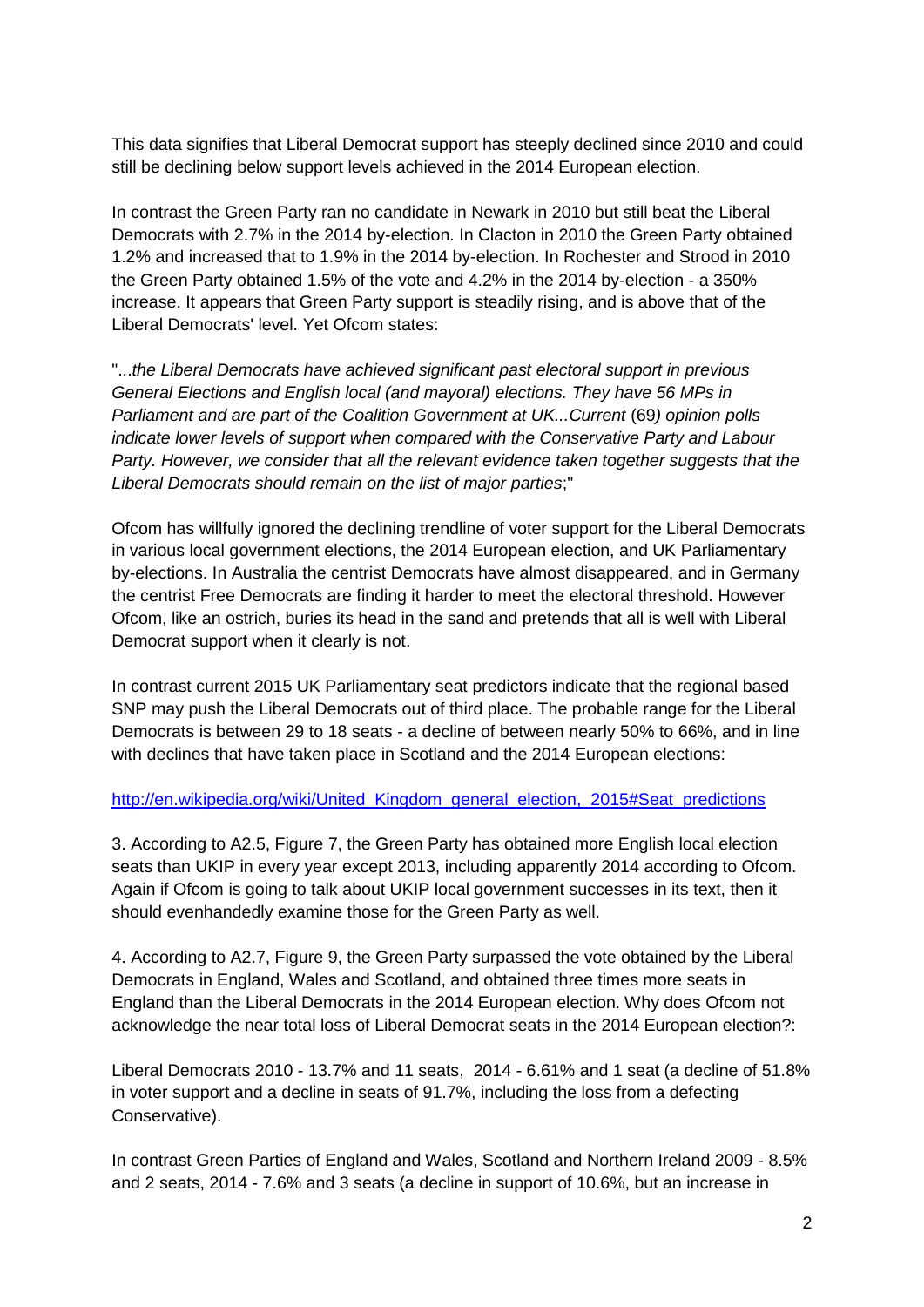seats of 33%).

Why does Ofcom not acknowledge the fact that the Green Party in England went from 5th place, tied with the Scottish Nationalists and BNP with 2 seats in 2009, to fourth place and 3 seats in 2014? Meanwhile Ofcom does not acknowledge that the Liberal Democrats have declined from being the fourth largest country-wide party by representation to becoming sixth, sharing that spot with four other regional UK parties.

5. In Northern Ireland, Figure 10, the Green Party obtained more votes than the Conservatives but not UKIP, where neither Labour nor Liberal Democrats ran any candidates:

[http://en.wikipedia.org/wiki/Northern\\_Ireland\\_%28European\\_Parliament\\_constituency%29#2](http://en.wikipedia.org/wiki/Northern_Ireland_(European_Parliament_constituency)#2014) [014](http://en.wikipedia.org/wiki/Northern_Ireland_(European_Parliament_constituency)#2014)

6. In the 2012 London elections, according to Figures 12 and 13, the Green Party exceeded the votes obtained by both the Liberal Democrats and UKIP in the mayoralty race, and exceeded the votes obtained by both the Liberal Democrats and UKIP in the top-up list matching the Liberal Democrats in number of seats where UKIP obtained none.

Why does Ofcom not acknowledge the fact that the Green Party had more voter support in the London Assembly election than either the Liberal Democrats or UKIP?

Further, Ofcom completely fails to discuss the 2014 London Borough elections where the Liberal Democrats went from having 242 councillors on twenty of thirty-two councils in 2010 to 116 on fourteen in 2014. That is a 52.1% loss in council seats and a decline from having representation on 62.6% of councils to only 43.8%. In contrast UKIP now has 12 seats on three councils, having had none in 2010, and the Green Party has single seat representation on four - two of those, in Islington and Lewisham, representing the only elected opposition on council.

7. According to Figure 17, in 2011 the Green Party obtained 2 seats and 4.4% of the vote, as compared to the Liberal Democrats' 3 seats and 5.2% in the Scottish Assembly Election Regional Lists. Meanwhile UKIP obtained no seats. The Liberal Democrats also obtained two constituency seats, for a total of 5.

8. According to Figure 16, the Green Party obtained 8 seats in the 2012 Scottish Local Elections and UKIP none.

In 2007 the Liberal Democrats obtained 166 Scottish Council seats and 12.7% of the vote, but in the 2012 local elections that number of seats was reduced to 71 and voter support plummeted to 6.6% - a decline of 57% in seats and 52% in votes.

In contrast the Scottish Green Party obtained 8 seats and 2.2% support in 2007, but in 2012 increased that support to 14 councillors (not 8 as published by Ofcom) and 2.3% support:

<http://www.scottishelections.org.uk/scotland/l12/index.php>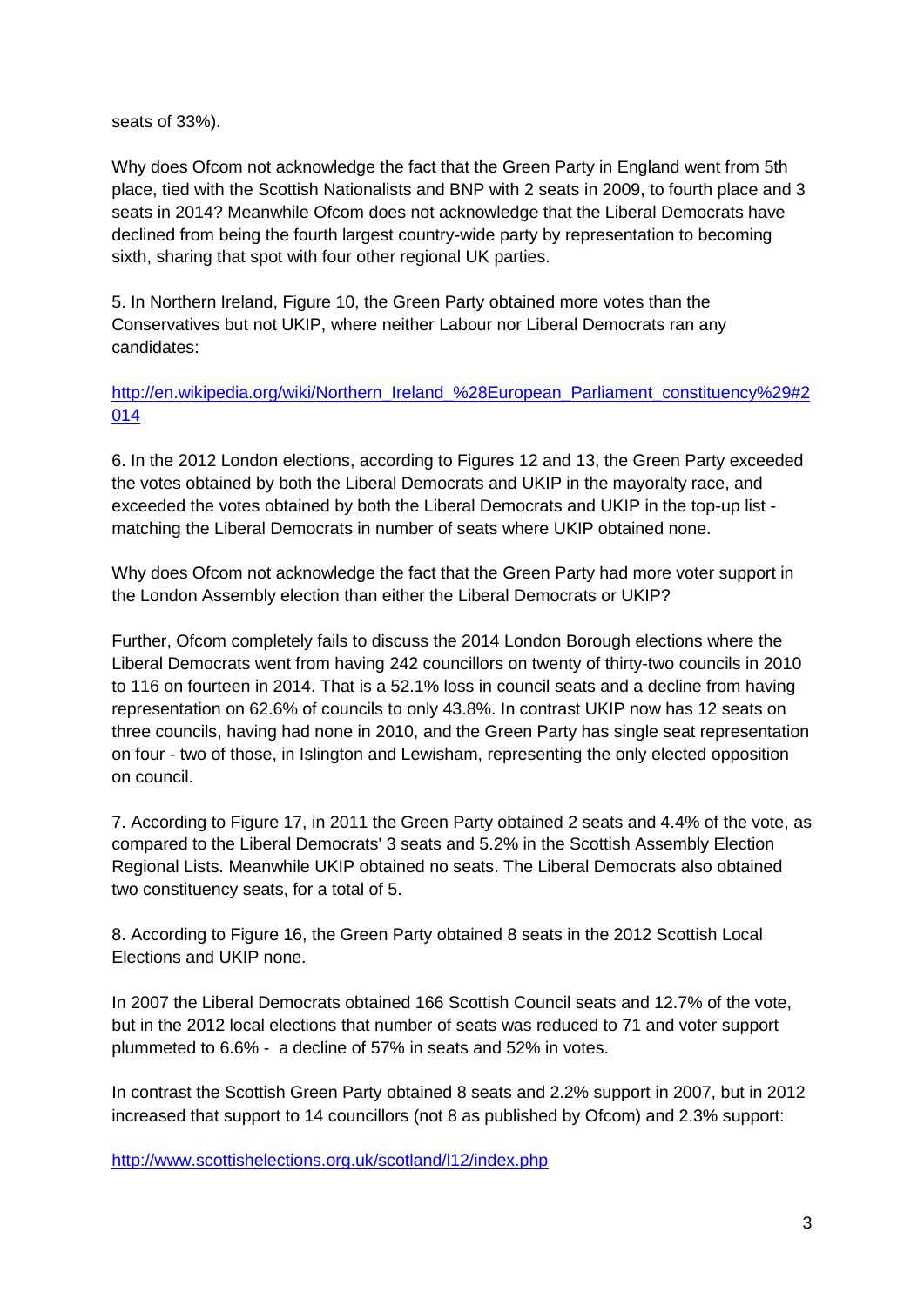Why does Ofcom refuse to acknowledge the electoral changes that are happening to the Liberal Democrats in Scotland?

9. According to Figure 18, in Northern Irish Local Elections the Green Party obtained 4 seats to the Conservatives', Liberal Democrats' and Labour's none, in which UKIP obtained three seats:

# [http://en.wikipedia.org/wiki/Northern\\_Ireland\\_local\\_elections,\\_2014#Results](http://en.wikipedia.org/wiki/Northern_Ireland_local_elections,_2014#Results)

10. According to Figure 19, the Green Party has elected 1 representative to the Northern Ireland Assembly, whereas the Conservatives. Labour, Liberal Democrats and UKIP have elected none.

By Ofcom's own published evidence it has been shown that the Green Party has elected representatives to the UK Parliament, Northern Irish and Scottish Assemblies, at a local government level in England, Scotland and Northern Ireland and London, and to the European Parliament from England. In particular Ofcom has failed to observe that in 2012 the Green Party matched the Liberal Democrats in number of London Assembly seats and then exceeded representation to the European Parliament from England by a factor of 3 in 2014. Thus in two significant England only elections, the Green Party has matched then come ahead of the Liberal Democrats in first 2012 and then 2014.

11. In A2.9 Ofcom makes the following statement:

"*We are not aware of any recent polls of support for the political parties in England only*".

At:

[http://en.wikipedia.org/wiki/Opinion\\_polling\\_in\\_United\\_Kingdom\\_constituencies,\\_2010%E2](http://en.wikipedia.org/wiki/Opinion_polling_in_United_Kingdom_constituencies,_2010%E2%80%9315#Amber_Valley) [%80%9315#Amber\\_Valley](http://en.wikipedia.org/wiki/Opinion_polling_in_United_Kingdom_constituencies,_2010%E2%80%9315#Amber_Valley)

...a review of Lord Ashcroft's and Survation/Unite individual constituency polling indicates a significant shift in Green and Liberal Democrat fortunes since the 2010 General Election, as evidenced by European, local election and by-election results since then.

Accordingly, Lord Ashcroft's polling informs that the Green Party will likely retain Brighton-Pavillion and come second to Labour in the currently held Liberal Democrat seat of Norwich South. This polling further informs that the Green Party might come third ahead of UKIP and the Liberal Democrats in Hove, fourth ahead of the Liberal Democrats in Lancaster-Fleetwood. third ahead of the Conservatives and UKIP in Manchester-Withington, fourth ahead of the Liberal Democrats in Plymouth Sutton-Devonport, and tie for third ahead of the Liberal Democats in Stroud. A review of 2014 local and European Election results for 2014 would appear to confirm Lord Ashcroft's polling data trends as follows:

# **Norwich**

2014 Local Government Election: Labour 36%, Green 30.3%, Conservative 16.4%, Liberal Democrat 9.9% and UKIP 7.2%, with 21 seats Labour, 15 Green, and 3 Liberal Democrat: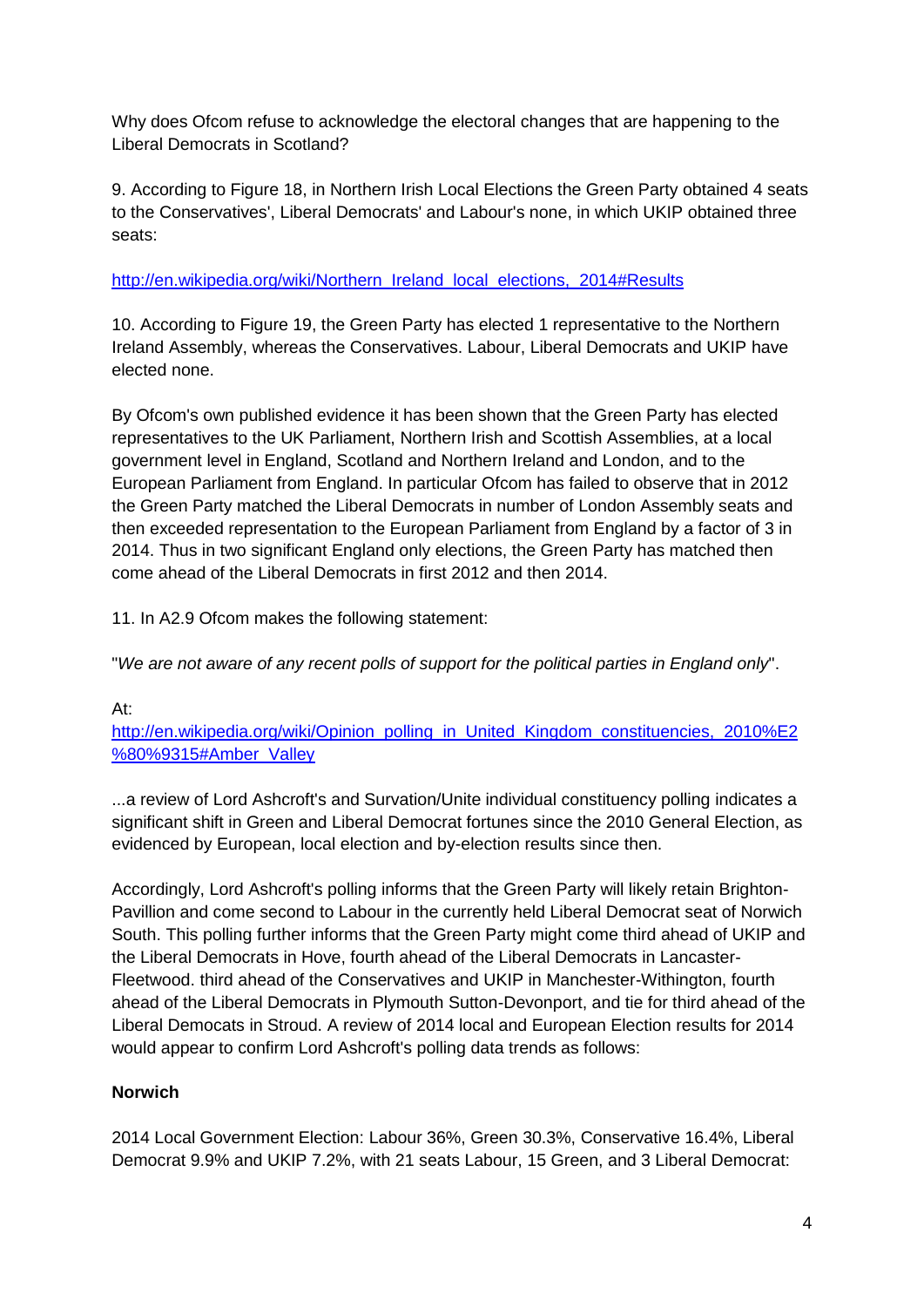## [http://en.wikipedia.org/wiki/Norwich\\_City\\_Council\\_election,\\_2014#Election\\_result](http://en.wikipedia.org/wiki/Norwich_City_Council_election,_2014#Election_result)

2014 European Election: Labour 29.4%, Green 23.8%, UKIP 20.8%, Conservative 14.4%, Liberal Democrat 7.3% and Other 4.3%:

[http://www.norwich.gov.uk/YourCouncil/CouncillorsDemocracyAndElections/Elections/pages](http://www.norwich.gov.uk/YourCouncil/CouncillorsDemocracyAndElections/Elections/pages/ElectionServices.aspx) [/ElectionServices.aspx](http://www.norwich.gov.uk/YourCouncil/CouncillorsDemocracyAndElections/Elections/pages/ElectionServices.aspx)

(see PDF)

## **Lancaster**

2014 Local Government By-Elections: Green 37%, Labour 35%, Conservative 21.7%, Liberal Democrat 3.8% and other 2.4%, with both council seats going to Green:

<http://www.lancaster.gov.uk/news/2014/may/election-results/>

2014 European Election: UKIP 26.6%, Labour 24.7%, Conservative 24.65%, Green 14.8%, Other 4.9% and Liberal Democrat 4.3%:

<http://www.lancaster.gov.uk/council-and-democracy/elections-and-voting/elections-2014/>

(see pdf)

## **Manchester**

2014 Local Government Election: Labour 57.7%, Green 12.6% (coming second in 15 of 32 wards), Liberal Democrats 12%, Conservative 7.9%, UKIP 7.5% and Other 2.3%:

[http://www.manchester.gov.uk/info/362/elections\\_and\\_voting/4658/previous\\_election\\_results](http://www.manchester.gov.uk/info/362/elections_and_voting/4658/previous_election_results/3) [/3](http://www.manchester.gov.uk/info/362/elections_and_voting/4658/previous_election_results/3)

2014 European Election: Labour 51.4%, UKIP 16%, Green 12.4%, Conservative 8.2%, Liberal Democrat 6.9% and Other 5.1%

# **Stroud**

2014 Local Government Election: Conservative 36.8%, Labour 29.4%, Green 17.8%, UKIP 11.4%, Liberal Democrats 4.2% and Other .4%, with 22 seats for Conservative, 20 Labour, 6 Green, 3 Liberal Democrat and no UKIP.

<http://gloucesternewscentre.co.uk/live-results-local-elections-2014-stroud/>

2014 European Election: Conservative 30.1%, UKIP 24.5%, Labour 18.6%, Green 17.1%, Liberal Democrat 6.5% and Other 3.2%

[http://www.poole.gov.uk/your-council/elections-and-voting/european-parliamentary-elections-](http://www.poole.gov.uk/your-council/elections-and-voting/european-parliamentary-elections-2014/)[2014/](http://www.poole.gov.uk/your-council/elections-and-voting/european-parliamentary-elections-2014/)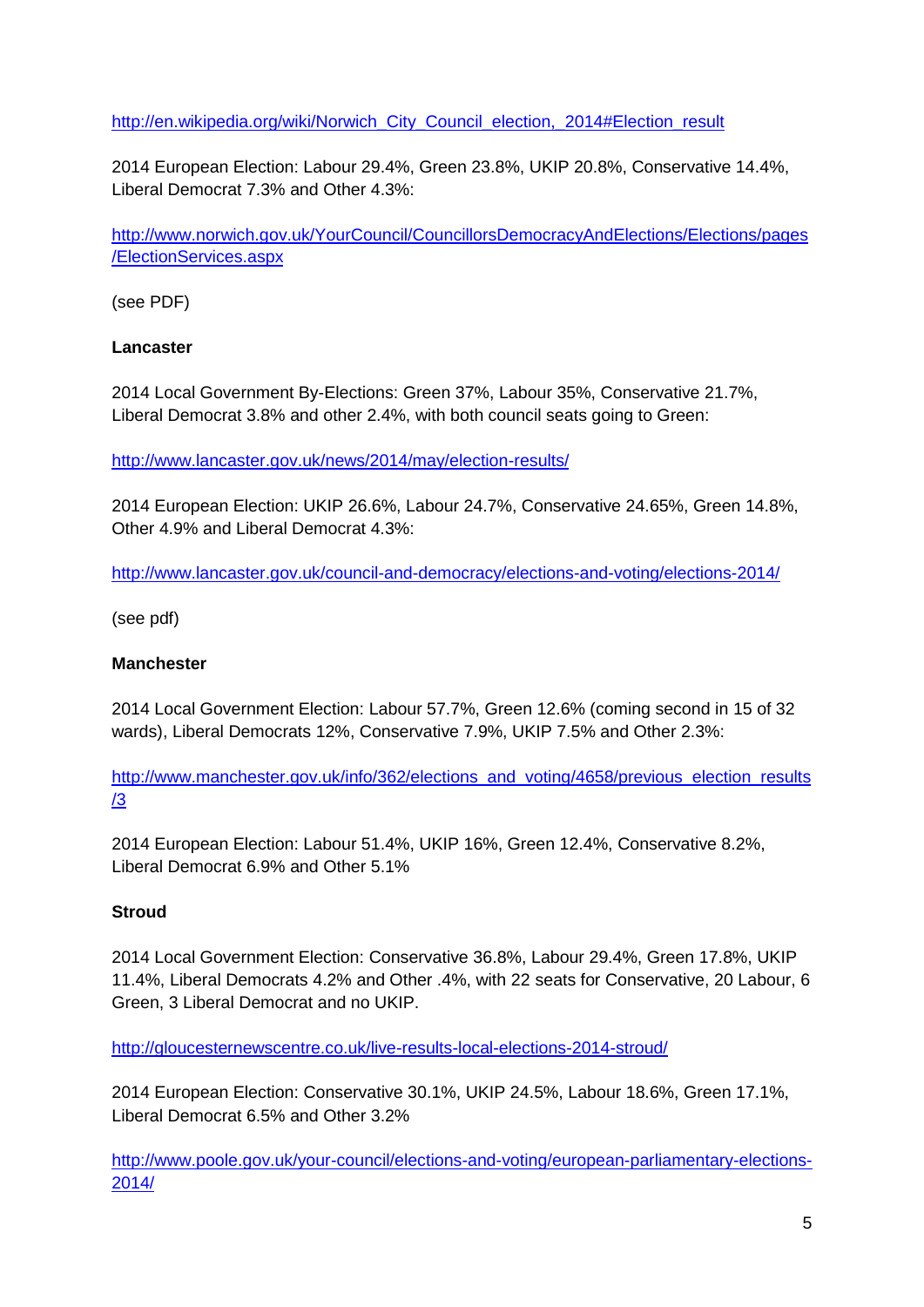(See PDF)

# **Plymouth**

2014 Local Government Election: Conservative 31.5%, Labour 30.9%, UKIP 30%, Green 4.1%, Other 2.6% and Liberal Democrat 1%

[http://www.plymouth.gov.uk/homepage/councilanddemocracy/elections/pccelections/pccelec](http://www.plymouth.gov.uk/homepage/councilanddemocracy/elections/pccelections/pccelectionresults/pccelectionresults2014.htm) [tionresults/pccelectionresults2014.htm](http://www.plymouth.gov.uk/homepage/councilanddemocracy/elections/pccelections/pccelectionresults/pccelectionresults2014.htm)

2014 European Election: UKIP 37%, Conservative 23.5%, Labour 23.2%, Green 7.7%, Liberal Democrat 4.4% and Other 4.2%

[http://www.poole.gov.uk/your-council/elections-and-voting/european-parliamentary-elections-](http://www.poole.gov.uk/your-council/elections-and-voting/european-parliamentary-elections-2014/)[2014/](http://www.poole.gov.uk/your-council/elections-and-voting/european-parliamentary-elections-2014/)

## **Brighton and Hove\***

2014 European Election: Labour 26.9%. Green 24.5%, Conservative 20.6%. UKIP 18.7%, Liberal Democrat 5.3% and Other 3.9%

[http://www.southampton.gov.uk/council-democracy/voting-and](http://www.southampton.gov.uk/council-democracy/voting-and-elections/EuropeanParliamentaryElections/default.aspx)[elections/EuropeanParliamentaryElections/default.aspx](http://www.southampton.gov.uk/council-democracy/voting-and-elections/EuropeanParliamentaryElections/default.aspx)

\*Brighton and Hove Local Government is split into three constituencies: Brighton Pavillion held by a Green MP, Brighton-Kemptown: Conservative, and Hove: Conservative.

As indicated above, results from the 2014 European and local election verify Lord Ashcroft's poll findings. This same Wikipedia site has also published sub-national survey results undertaken in England, Scotland and Wales by Lord Ashcroft, ICM, Ipsos-Mori and Comres in England, plus You Gov, Survation and Panelbase in Scotland:

[http://en.wikipedia.org/wiki/Opinion\\_polling\\_for\\_the\\_2015\\_United\\_Kingdom\\_general\\_electio](http://en.wikipedia.org/wiki/Opinion_polling_for_the_2015_United_Kingdom_general_election) [n](http://en.wikipedia.org/wiki/Opinion_polling_for_the_2015_United_Kingdom_general_election)

Accordingly, the statement made by OfcomIn at A2.9:

"*We are not aware of any recent polls of support for the political parties in England only*"

...though it may be a correct assessment of Ofcom's capability to do research and analysis, it is basically false to state that sub-national polling data does not exist for England:

[http://en.wikipedia.org/wiki/Opinion\\_polling\\_for\\_the\\_2015\\_United\\_Kingdom\\_general\\_electio](http://en.wikipedia.org/wiki/Opinion_polling_for_the_2015_United_Kingdom_general_election#England) [n#England](http://en.wikipedia.org/wiki/Opinion_polling_for_the_2015_United_Kingdom_general_election#England)

Clearly polling data does exist at a sub-national England-only level and at a constituency England-only level. However Ofcom has simply failed to find and use it.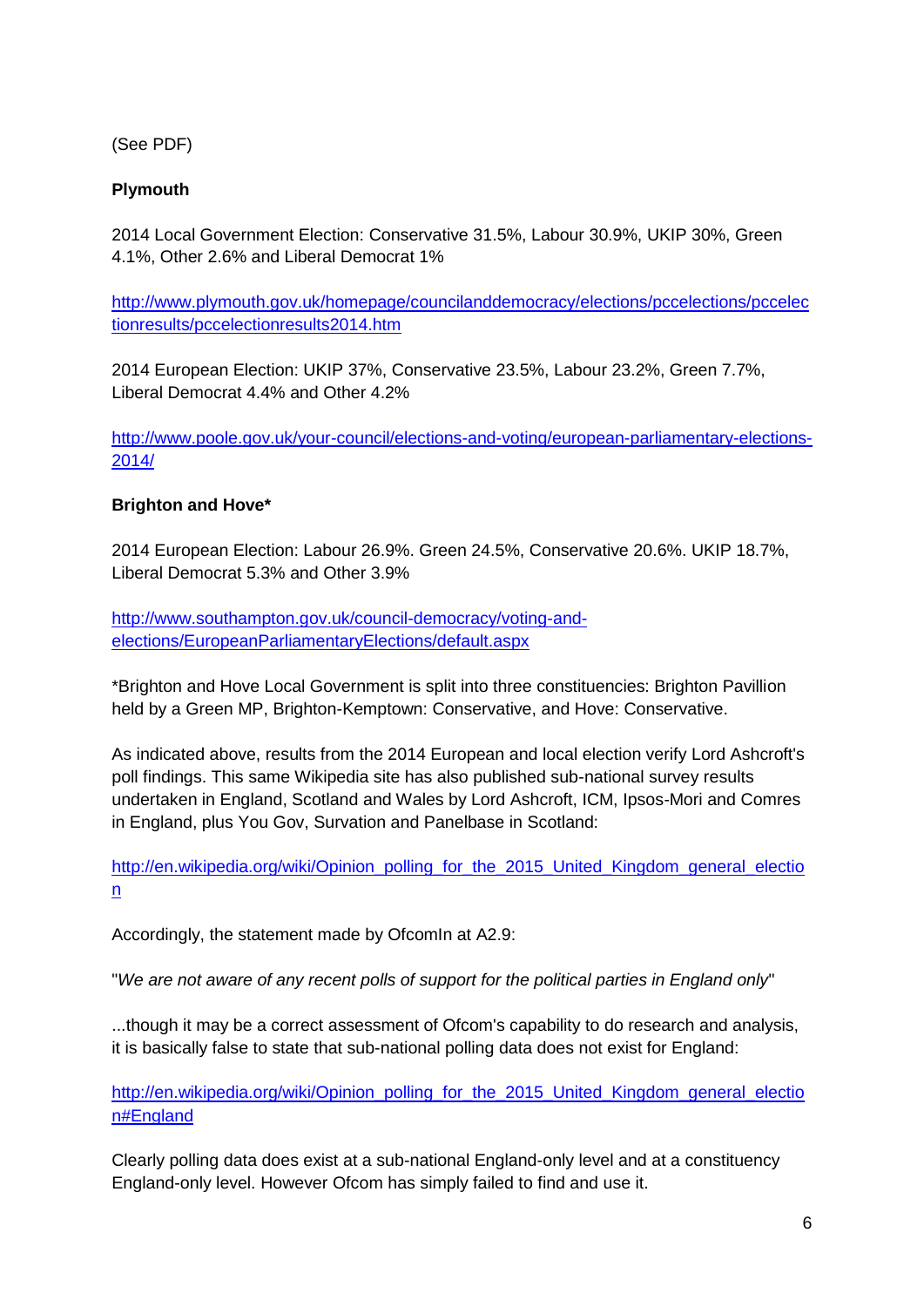What is learned from this polling data is that, of 7 polls conducted in England between December 5th and January 18th, the Green Party averaged 7.86% and is statistically within the margin of error with the Liberal Democrats who averaged 9%. This is similar to the polling that occurred before the European Election in 2014 where voting results saw the Green Party surpass the Liberal Democrats in 9 of 11 English regions, and obtain a seat in London and the South West, whereas the Liberal Democrat representatives lost in all regions of the UK except South East England.

Again, Ofcom has failed to acknowledge that the juxtaposition of the Liberal Democrat and Green parties changed with the 2014 European election results in England, Scotland and Wales, and has continued to do so, as shown by the by-election results in Newark, Clacton, and Rochester and Strood.

Yet in footnote 97 Ofcom states:

"*From 1 June 2014 onwards the Polling Observatory model was adjusted due to concerns that: Liberal Democrat support was being underestimated*"

In contrast it is observed that the Liberal Democrats averaged 7.9% in the last 17 polls prior to the 2014 European election, and subsequently attained 6.9% voter support on election day:

# http://en.wikipedia.org/wiki/European\_Parliament\_election, 2014\_%28United\_Kingdom%29 [#2014](http://en.wikipedia.org/wiki/European_Parliament_election,_2014_(United_Kingdom)#2014)

The data from polling results versus actual votes at the 2014 European election clearly indicate that Liberal Democrat polling support was overestimated, not underestimated. Ofcom's stated concern is therefore not borne out by observable social scientific data and thus becomes a wholly conjectural and biased statement that does not belong in a supposedly neutral government agency publication.

In terms of Scotland, six polls undertaken between December 9th and January 19th show that the Liberal Democrats are estimated to have support of between 3% to 7%, averaging 4.67%, and the Green Party 1% to 4%, averaging 3% . Again both parties are within the margin of error for a statistical tie. Likewise for Wales, between September 8th and December 3rd, the Liberal Democrats are found to be between 5% to 6% in three polls, while the Green Party ranges from 2% to 5%. Once more this is within the margin of error for a statistical tie.

The decision by Ofcom to publish Figures 21 and 22 is another example of this public body's appalling statistical sloppiness, and the statement at A2.11 becomes incomprehensible when one can find the following opinion poll data sets for the Green Party for the years 2010 through 2015 as follows:

[http://en.wikipedia.org/wiki/Opinion\\_polling\\_for\\_the\\_2015\\_United\\_Kingdom\\_general\\_electio](http://en.wikipedia.org/wiki/Opinion_polling_for_the_2015_United_Kingdom_general_election#2015) [n#2015](http://en.wikipedia.org/wiki/Opinion_polling_for_the_2015_United_Kingdom_general_election#2015)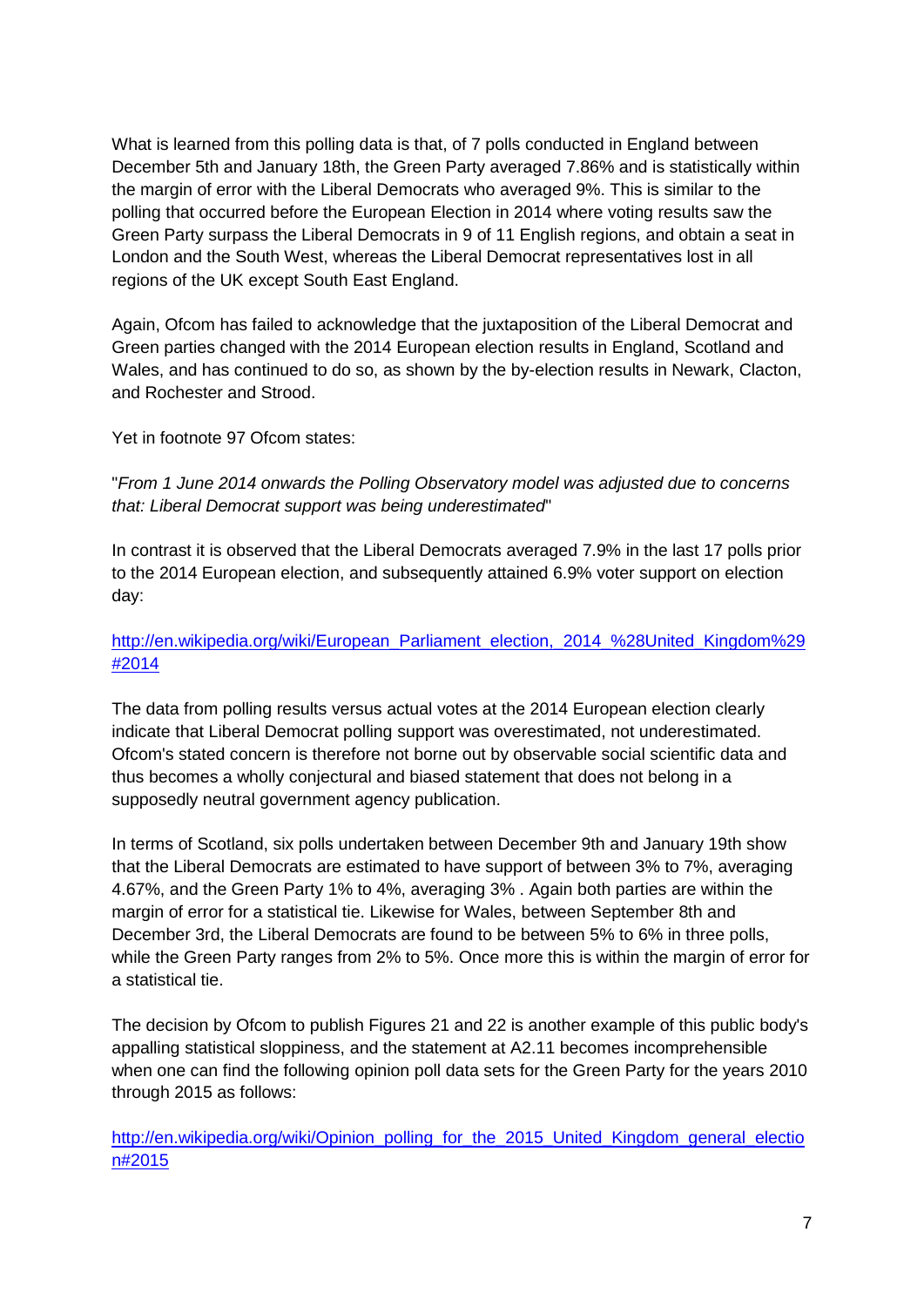[http://en.wikipedia.org/wiki/Opinion\\_polling\\_for\\_the\\_2015\\_United\\_Kingdom\\_general\\_electio](http://en.wikipedia.org/wiki/Opinion_polling_for_the_2015_United_Kingdom_general_election#2014) [n#2014](http://en.wikipedia.org/wiki/Opinion_polling_for_the_2015_United_Kingdom_general_election#2014)

[http://en.wikipedia.org/wiki/Opinion\\_polling\\_for\\_the\\_2015\\_United\\_Kingdom\\_general\\_electio](http://en.wikipedia.org/wiki/Opinion_polling_for_the_2015_United_Kingdom_general_election#2013) [n#2013](http://en.wikipedia.org/wiki/Opinion_polling_for_the_2015_United_Kingdom_general_election#2013)

[http://en.wikipedia.org/wiki/Opinion\\_polling\\_for\\_the\\_2015\\_United\\_Kingdom\\_general\\_electio](http://en.wikipedia.org/wiki/Opinion_polling_for_the_2015_United_Kingdom_general_election#2012) [n#2012](http://en.wikipedia.org/wiki/Opinion_polling_for_the_2015_United_Kingdom_general_election#2012)

[http://en.wikipedia.org/wiki/Opinion\\_polling\\_for\\_the\\_2015\\_United\\_Kingdom\\_general\\_electio](http://en.wikipedia.org/wiki/Opinion_polling_for_the_2015_United_Kingdom_general_election#2011) [n#2011](http://en.wikipedia.org/wiki/Opinion_polling_for_the_2015_United_Kingdom_general_election#2011)

[http://en.wikipedia.org/wiki/Opinion\\_polling\\_for\\_the\\_2015\\_United\\_Kingdom\\_general\\_electio](http://en.wikipedia.org/wiki/Opinion_polling_for_the_2015_United_Kingdom_general_election#2010) [n#2010](http://en.wikipedia.org/wiki/Opinion_polling_for_the_2015_United_Kingdom_general_election#2010)

In terms of data collection and available analysis, Ofcom's awareness of the material is clearly lacking compared to what the most cursory of observers can find using the Internet.

In relation to Question 1 a)

It is reprehensible that Ofcom, a supposedly neutral appointed government body, would publish and use Figures 21 and 22, and it is appalling that Ofcom would make the statement at A2.11

"*In carrying out our review, Ofcom noted that the various Great Britain-wide opinion polls typically included support for the Green Party in the ?Others? category.*"

How does Ofcom explain that data on the Green Party is readily available for the period 2010 to 2015, along with an explanation for the methodology used on the same web page?

In 2010 Opinium and Harris appear to be the only pollsters not publishing separate data for the Green Party. In 2011, of over 343 polls found published on the above Wikipedia site, only 11, conducted by TNS-BMRB and Angus Reid, consistently appear to categorize the Green Party with Other. Thus, as early as 2011, 96.8% of polling data available to Ofcom was able to determine Green Party data separately.

In 2012 TNS-BMRB switched, after its May 5-7th survey, to making Green Party data available, while You Gov had only one poll September 30th/October 1st that categorized the Green Party with Other. In 2013 Lord Ashcroft had one poll May 31st/June 2nd that did not make Green Party data available. In 2014 TNS-BMRB had two polls that did not show Green Party data: July 15th/171th and June 10th/12th. Of 29 polls published so far in 2015, only six by Populous, Ipsos-Mori and Opinium show a statistically significant gap in favour of the Liberal Democrats. The rest, by You Gov, Lord Ashcroft, Ipsos-Mori and Populous, show a statistical tie. In 15 polls the Green Party was either ahead or tied with the Liberal Democrats:

[http://en.wikipedia.org/wiki/Opinion\\_polling\\_for\\_the\\_2015\\_United\\_Kingdom\\_general\\_electio](http://en.wikipedia.org/wiki/Opinion_polling_for_the_2015_United_Kingdom_general_election#Poll_results) [n#Poll\\_results](http://en.wikipedia.org/wiki/Opinion_polling_for_the_2015_United_Kingdom_general_election#Poll_results)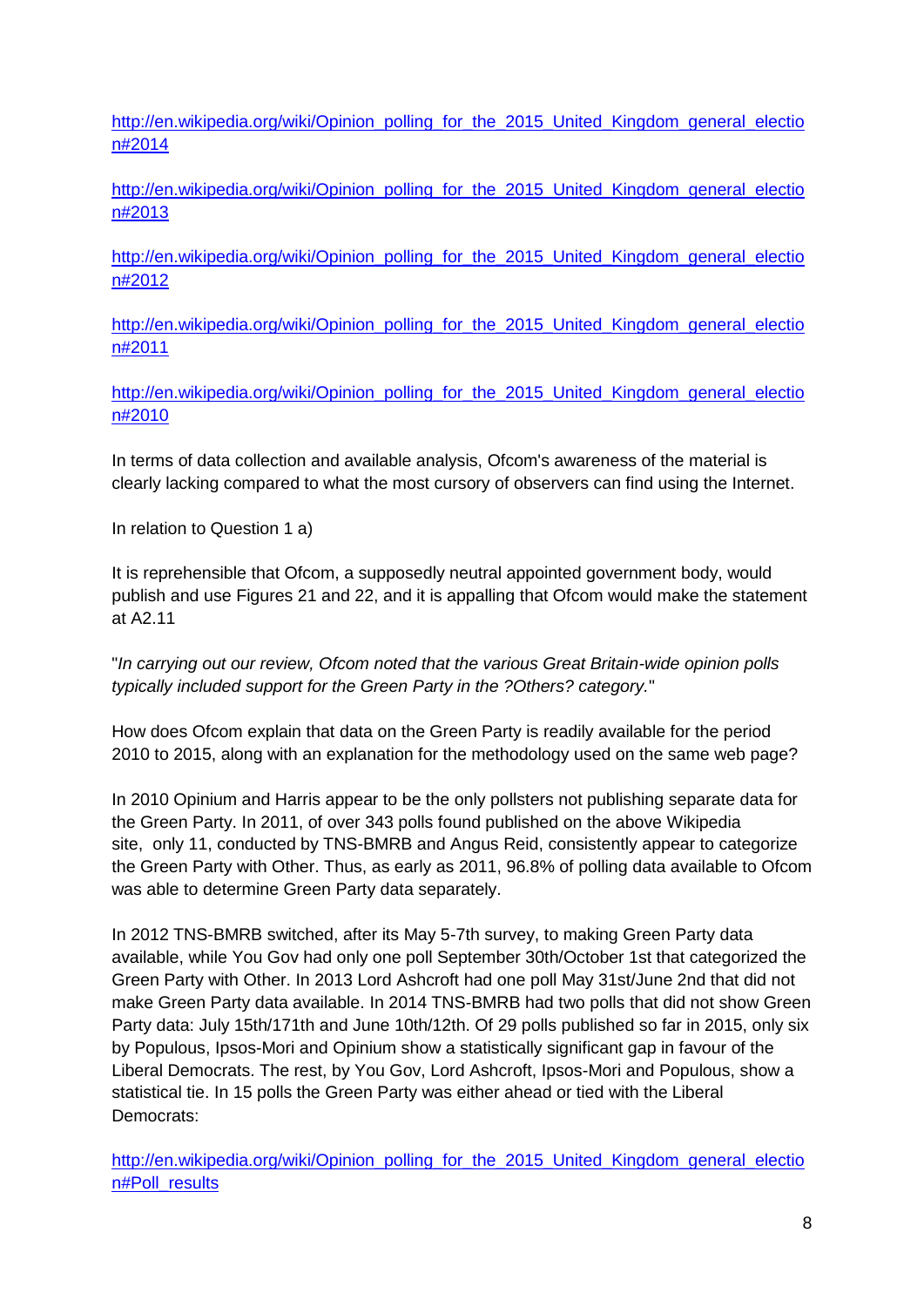In relation to question 1 b)

There is clearly significant electoral results evidence (London, European elections and three most recent by-elections) and recent polling data to support the Green Party being given the same Major Party status as the Liberal Democrats in England, and some evidence from the European election results and recent polling data to place the Liberal Democrats and Green Party at par in Wales and Scotland:

[http://en.wikipedia.org/wiki/Opinion\\_polling\\_for\\_the\\_2015\\_United\\_Kingdom\\_general\\_electio](http://en.wikipedia.org/wiki/Opinion_polling_for_the_2015_United_Kingdom_general_election#Wales) [n#Wales](http://en.wikipedia.org/wiki/Opinion_polling_for_the_2015_United_Kingdom_general_election#Wales)

[http://en.wikipedia.org/wiki/Opinion\\_polling\\_for\\_the\\_2015\\_United\\_Kingdom\\_general\\_electio](http://en.wikipedia.org/wiki/Opinion_polling_for_the_2015_United_Kingdom_general_election#Scotland) [n#Scotland](http://en.wikipedia.org/wiki/Opinion_polling_for_the_2015_United_Kingdom_general_election#Scotland)

In relation to question 2 a)

The Liberal Democrats obtained 20.1% support and 3 seats in Wales in the 2010 UK Parliamentary election, but only 3.95% support and no seats in the 2014 European election. In the 2011 Welsh Assembly elections, the Liberal Democrats lost 2 of 3 constituency seats and 28.4% voter support in the constituencies, and 31.6% support in the Regional top-up vote, but gained a seat. To call the Liberal Democrats in Wales a Major Party is at best dubious, and if the current polling is accurate then they should not have a higher status than the Green Party who had a larger share of the vote in the 2014 European election:

# [http://en.wikipedia.org/wiki/Opinion\\_polling\\_for\\_the\\_2015\\_United\\_Kingdom\\_general\\_electio](http://en.wikipedia.org/wiki/Opinion_polling_for_the_2015_United_Kingdom_general_election#Wales) [n#Wales](http://en.wikipedia.org/wiki/Opinion_polling_for_the_2015_United_Kingdom_general_election#Wales)

In the 2010 UK Parliament election, the Liberal Democrats obtained 11 seats and came fourth with 18.9% support of the voters in Scotland. However a year later the Party lost 9 of 11 constituency seats and 51% of its voter support in the Scottish Assembly elections. It further lost half of its Regional top-up seats and 54% of its voter support in the same election. Overall the Liberal Democrats lost 70.5% of their seats. In 2014 the Liberal Democrats lost 100% of their seats and 38.2% of their voter support in the European election in Scotland.

In contrast, Scottish Green Party voter support increased by 8% in the 2011 Scottish Assembly elections and the Party retained 100% of its seats. In the 2014 European election, voter support increased by 11% and surpassed the number of votes garnered by the Liberal Democrats. Further, recent polling data indicates that the Liberal Democrats and Scottish Green Party are potentially at par in voter support:

## [http://en.wikipedia.org/wiki/Opinion\\_polling\\_for\\_the\\_2015\\_United\\_Kingdom\\_general\\_electio](http://en.wikipedia.org/wiki/Opinion_polling_for_the_2015_United_Kingdom_general_election#Scotland) [n#Scotland](http://en.wikipedia.org/wiki/Opinion_polling_for_the_2015_United_Kingdom_general_election#Scotland)

If the Liberal Democrats are going to retain their Major Party status in Scotland after suffering such major seat losses and voter support declines in the Scottish Assembly, in local government and in the 2014 European election, then the Scottish Green Party should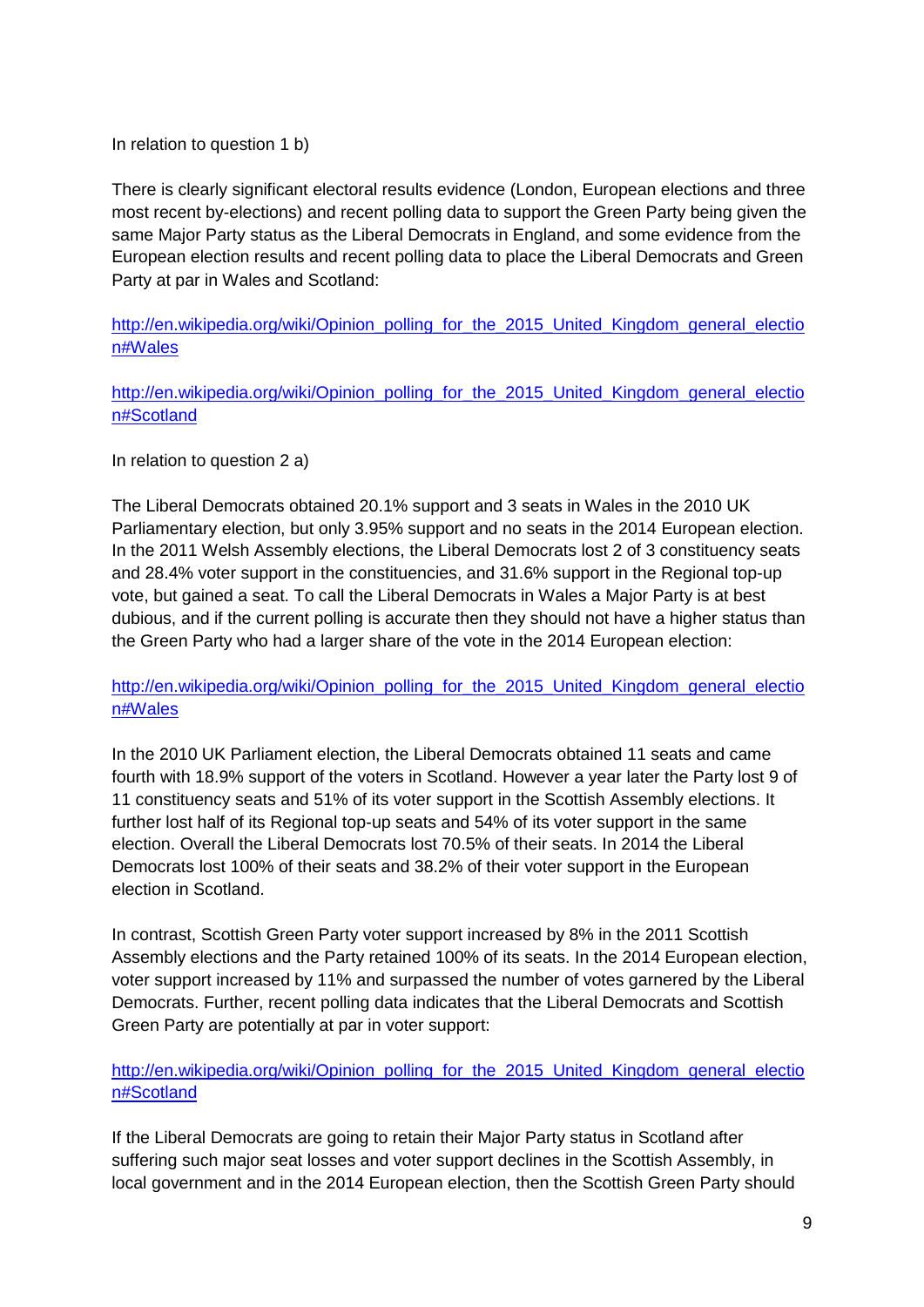be ranked at the same level.

In relation to question 2c):

The Green Party has three times as many seats in the European Parliament as the Liberal Democrats, having beaten them for number of votes in England, Scotland and Wales in that same election. They are now at statistical par in polling for the UK Parliamentary election and have also obtained more votes than the Liberal Democrats in three recent English UK Parliamentary by-elections. Clearly the Green Party should be granted the same status as the Liberal Democrats, and it is noted that The Daily Telegraph, The Guardian and YouTube have now invited the Green Party to join the Conservatives, Labour, Liberal Democrats and UKIP in a five party debate.

In Canada the registered political parties have to file annual reports with the federal election regulator, and in this regard it is understood that the English and Welsh Green Party doubled its membership in 2014. Has Ofcom checked the relative membership size of the Liberal Democrats, UKIP and the Green Party, particularly in relation to the Conservatives and Labour?

In relation to Question 2d):

As much as one might disagree with UKIP's policies and values, the decision to make them a Major Party in England is correct but not without the Green Party being given the same status. How UKIP can be given a lesser status in Scotland than the Liberal Democrats when they obtained a seat in the 2014 European election and continue to poll above them questions the logic of Ofcom decision making. Either the Liberal Democrats are downgraded in Scotland, or UKIP and the Scottish Green Party should be upgraded, since UKIP, the Liberal Democrats and the Scottish Green Party are all currently polling at roughly the same level.

In relation to Question 3):

The proposed wording in 3.7 gives Ofcom too much discretionary power, when simply specifying a certain number of working days for a written response to a decision would do perfectly well instead.

In terms of A1.5, is Ofcom proposing that UKIP and the Green Party be granted the same number of PEBs as the BNP and English Democrats in England, and BNP, English Democrats and Christians UK-wide? And that BNP and the Christians be granted similar PEBs in Wales, and the Christians and TUSC (now TUSAC) be granted the same in Scotland?

In conclusion one is reminded of the comments of a BC Supreme Court Justice who, after reading the evidence upon which he had previously granted a Crown Prosecutor an injunction, stated:

"I am not saying that you set out to deceive me, but the truth is that I have been deceived."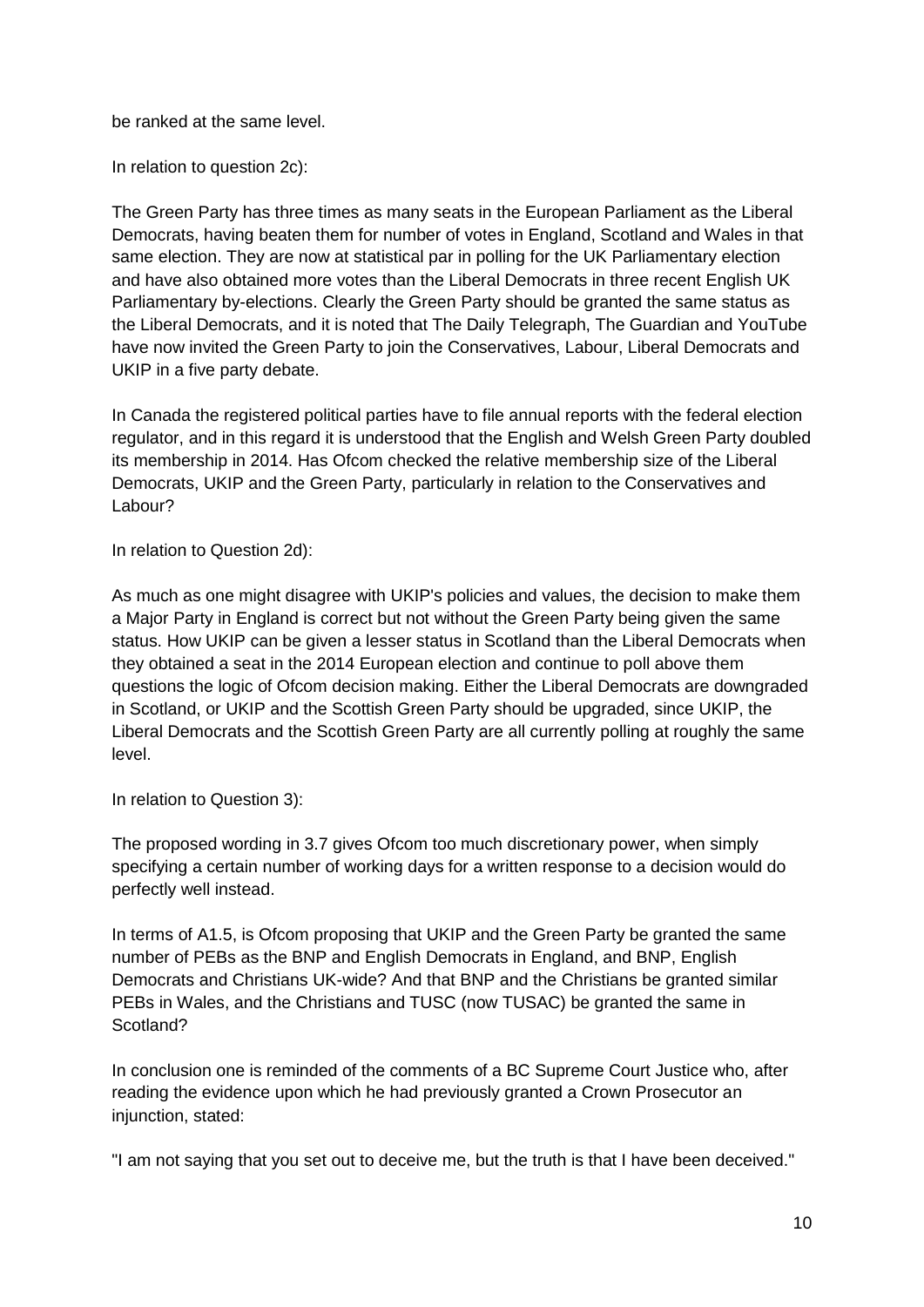That is how it feels when reading your "Review of major political parties for elections taking place on 7 May 2015 Consultation" publication. Just as the Supreme Court Justice dismissed his own injunction because it was granted upon false information, so should Ofcom's publication be reconsidered as it has reached erroneous conclusions based on compilation of false data analysis.

A cross comparison analysis of the rise in support for the German and Australian Green Parties indicates that, as voter support reaches 8% to 10%, the dynamics of that support can actually reach between one in ten and one in five in some regions and communities within a country. Further, support among 18-24 year olds starts to trend at 1 in 4. This is clearly the case in England where the number of elected Green Party councillors appears to be steadily increasing, especially in urban communities with post secondary institutions.

In the 2014 European election for example, the Green Party came second or third in numerous local government areas as follows:

Brighton and Hove 24.5% ahead of Conservative, UKIP and Liberal Democrat Norwich 23.9% ahead of Conservative, UKIP and Liberal Democrat Oxford 21.1% ahead of Conservative, UKIP, and Liberal Democrat Cambridge 19.9% ahead of Conservative and UKIP Bristol 19.3% ahead of Conservative and Liberal Democrat London, Hackney 17.5% ahead of Conservative, UKIP and Liberal Democrat South Hams (Devon) 17.2% ahead of Labour and Liberal Democrat Scilly Isles 16.4% ahead of Labour and Liberal Democrat Bath & North East Somerset 16.3% ahead of Labour and Liberal Democrat London Islington 15.5% ahead of Conservative, UKIP and Liberal Democrat London, Haringey 15.1% ahead of Conservative, UKIP and Liberal Democrat London, Lambeth 15.1% ahead of Conservative, UKIP and Liberal Democrat London, Lewisham 14.3% ahead of Conservative, UKIP and Liberal Democrat London, Camden 14% ahead of Conservative, UKIP and Liberal Democrat London, Southwark 13.2% ahead of Conservative, UKIP and Liberal Democrat Mid Suffolk 13.1% ahead of Labour and Liberal Democrat Mid Devon 12.9% ahead of Labour and Liberal Democrat West Dorset 12.5% ahead of Labour and Liberal Democrat Manchester 12.4% ahead of Conservative and Liberal Democrat Sheffield 12.2% ahead of Conservative and Liberal Democrat East Devon 12.1% ahead of Labour and Liberal Democrat Teignbridge 11.9% ahead of Labour and Liberal Democrat Isle of White 10.9% ahead of Labour and Liberal Democrat Waverley 10.6% ahead of Labour and Liberal Democrat London, Tower Hamlets 10.4% ahead of UKIP and Liberal Democrat Liverpool 10.3% ahead of Conservative and Liberal Democrat Chichester 10% ahead of Labour and Liberal Democrat North Dorset 10% ahead of Labour and Liberal Democrat Chiltern 9.4% ahead of Labour and Liberal Democrat East Hampshire 9.1% ahead of Labour and Liberal Democrat Wealden 9.1% ahead of Labour and Liberal Democrat Horsham 8.9% ahead of Labour and Liberal Democrat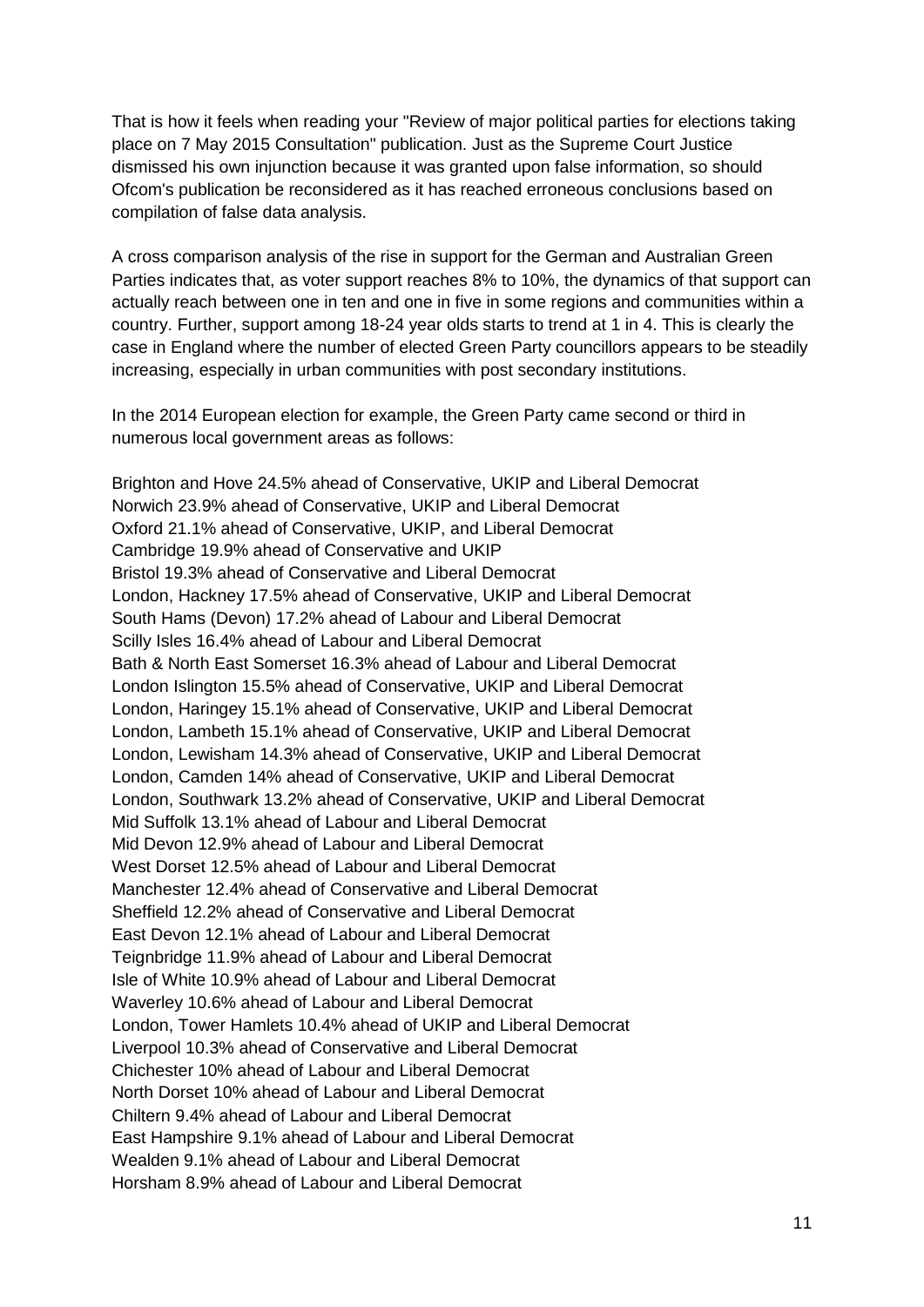#### New Forest 8.2% ahead of Labour and Liberal Democrat

Beyond the obvious decline for Liberal Democrats, it would appear that the Green Party has gained significant support in a number of cities and areas around England, a fact that Ofcom never acknowledges in their publication. For Ofcom it would appear that Green Party voter support has remained nearly static, when clearly it has not.

In Canada some pollsters have taken to charting political party support in terms of them being a voter's second choice in order to accurately assess a particular party's growth potential. In this instance a study of Ekos polling data undertaken by Simon Fraser University during the 2011 federal election found that between June 2010 and late April 2011 the Green Party as a second choice ranged from a low of 11% to a high of 20%, consistently matching and eventually outstripping the governing Conservatives for second choice support:

#### <http://www.sfu.ca/~aheard/elections/polls.html>

In Scotland voter support for the Liberal Democrats sank to 6.6% in the 2012 local government elections and only rose to 7.1% in the 2014 European elections, and in fact in three Scottish-only elections since the 2010 UK Parliamentary election, the Liberal Democrats have lost 70.5%, 57% and 100% of their seats respectively in Scotland. In contrast, Scottish Green Party support has either held steady or increased slightly and is now on a par with the Liberal Democrats.

As mentioned previously Ofcom has observed that the Liberal Democrats currently hold 56 seats in the UK House of Commons and are in a coalition government with the Conservatives, apparently forgetting that between 2010 and 2015 the Liberal Democrats' UK-wide voter support in the European Parliament declined from 12 seats to 1. That is a 91.7% decline in seats.

If the Scottish Nationalists are a Major Party in Scotland with 2 seats in the European Parliament, and the Welsh Nationalists a Major Party in Wales with 1, why is the Green Party not a Major Party in England when it has 3 seats to the Liberal Democrats' 1? Further, if Ofcom is going to take into account the relationship between the Liberal Democrats and the Conservatives in Westminster, why is it not taking similar account of the relationships that exist between the Scottish Nationalists and the Scottish Green Party in the Scottish Assembly, and between the Scottish and Welsh Nationalists and the Green Party representatives in the European Parliament?

While Ofcom cites growing support for UKIP at a Local Government level in England, a review of data reveals that as of 2014 each Major Party held council seats as follows:

Conservative 44.7% Labour 34% Liberal Democrat 11.7% UKIP 2% Green 9%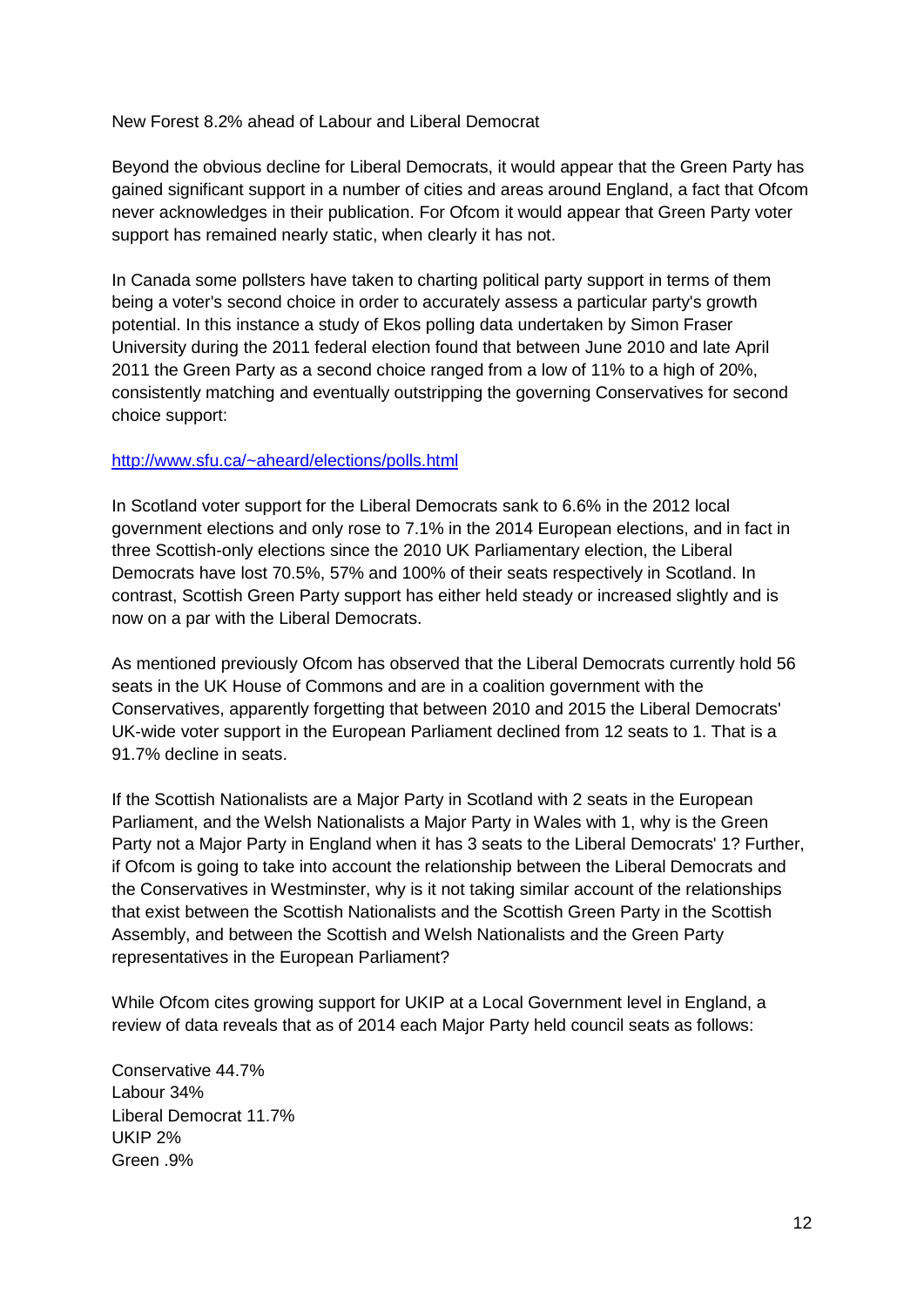[http://en.wikipedia.org/wiki/Political\\_make](http://en.wikipedia.org/wiki/Political_make-up_of_local_councils_in_the_United_Kingdom#Representation_by_party_in_Great_Britain)up of local councils in the United Kingdom#Representation by party in Great Britain

Calculations for the 2014 Local Government election in England indicate that the Labour Party elected 50.9% of the candidates nominated, the Conservatives 32.9%, Liberal Democrats 14.7%, Independents, Resident Associations and other parties 10.2%, UKIP 7.6% and the Green Party 2.2%. Currently, in preparation for the 2015 UK Parliamentary election, the Green Party has nominated candidates in 86% of the seats in South West and South East England and is aiming for 75% overall in England.

In 2014 the Liberal Democrats lost 13% of their council seats and now only fully control 6 councils in England or the UK as a whole. In contrast the Green Party has lead government in Brighton and Hove since 2010 and has participated, like the Liberal Democrats, in a number of governments among the 32 councils where no party has overall control. It is believed that UKIP has yet to participate in any local governments. Clearly UKIP's overall status in England at a local government level is no more than on par with the Green Party.

According to the seven most recent English-only polls, support for Conservative and Labour has declined from 67.7% in 2010 to 64.3% today:

[http://en.wikipedia.org/wiki/Opinion\\_polling\\_for\\_the\\_2015\\_United\\_Kingdom\\_general\\_electio](http://en.wikipedia.org/wiki/Opinion_polling_for_the_2015_United_Kingdom_general_election#England) [n#England](http://en.wikipedia.org/wiki/Opinion_polling_for_the_2015_United_Kingdom_general_election#England)

The 35.7% of voters who are rejecting Labour and Conservative as an option, or the potentially one in four 18-24 year olds trying to determine if the Green Party is their first or second choice in the 2015 UK Parliamentary election, are having their their voting choices restricted by Ofcom. To determine that the Liberal Democrats should continue to be a Major Party when their electoral fortunes are so obviously in decline, and that UKIP has become a Major Party without declaring that the Green Party should now have the same status, shows a terrible bias by a supposedly neutral public body.

In effect Ofcom is directing the media to ensure that the more than one in three (35.7%) English voters only consider the Liberal Democrats or UKIP as an alternative to the Conservatives and Labour. This is tantamount to Ofcom pre-selecting the outcome of the 2015 UK Parliamentary election in England before it has actually occurred. Such manipulation of the evolving democratic process by Ofcom, especially given the pre-election fluidity of the situation, is both an abuse of power and wholly undemocratic.

Clearly Ofcom has not considered a scenario in which both Conservative and Labour dissident voters drift back from their European election support of UKIP, while the transfer of support to the Green Party from the Liberal Democrats remains, as appears to be the case when cross comparing 2014 European and local government results. Whereas UKIP obtained 26.6% support in the UK-wide 2014 European election, the last 30 UK polls in 2015 show their support averaging 15.6%. This appears to be closer to the 17% support they obtained in the 2014 Local Government elections, which itself was down from 22% in 2013:

[http://en.wikipedia.org/wiki/Opinion\\_polling\\_for\\_the\\_2015\\_United\\_Kingdom\\_general\\_electio](http://en.wikipedia.org/wiki/Opinion_polling_for_the_2015_United_Kingdom_general_election#2015) [n#2015](http://en.wikipedia.org/wiki/Opinion_polling_for_the_2015_United_Kingdom_general_election#2015)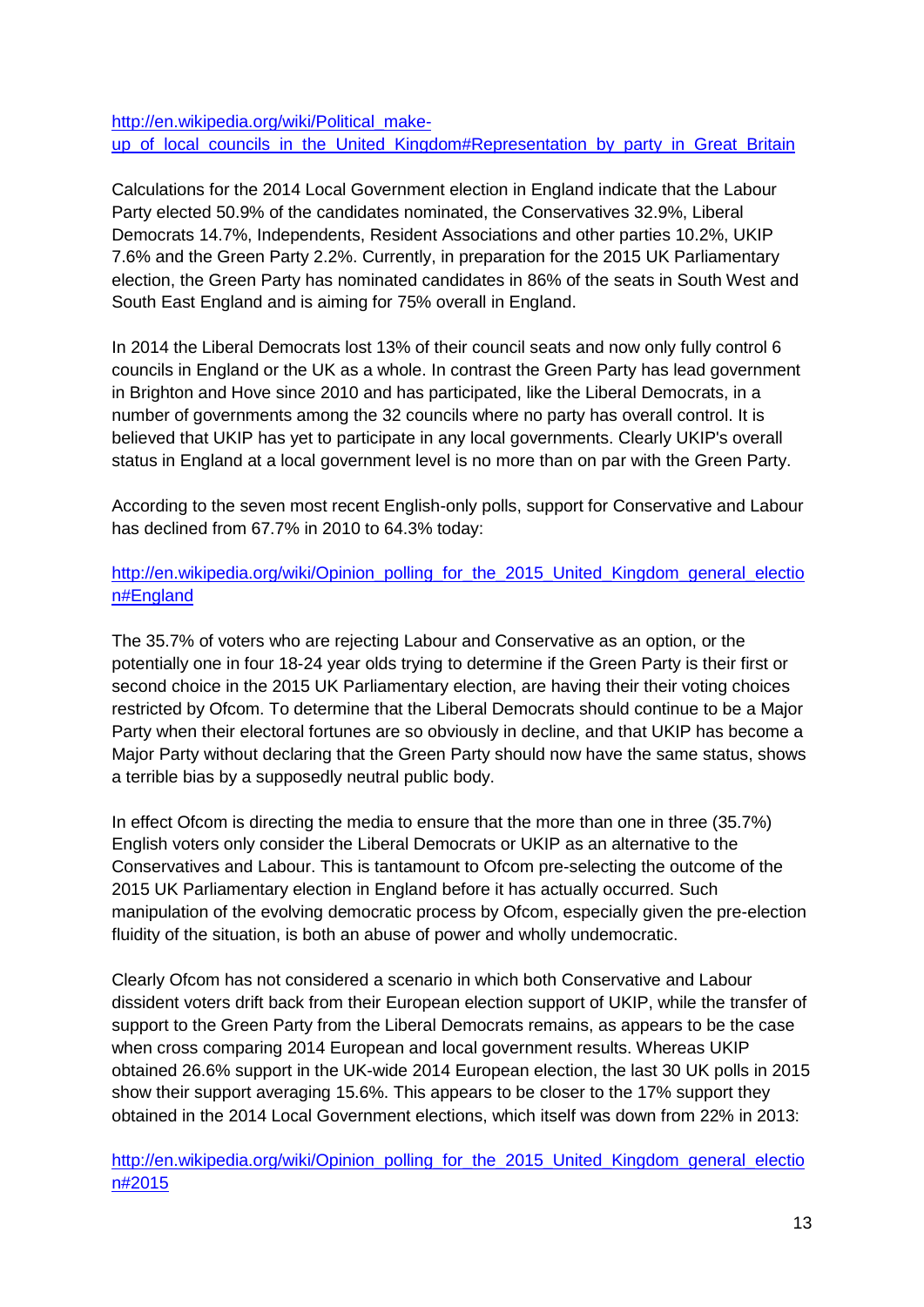## [http://en.wikipedia.org/wiki/United\\_Kingdom\\_local\\_elections%2C\\_2014](http://en.wikipedia.org/wiki/United_Kingdom_local_elections,_2014)

Has Ofcom forgotten that, under first-past-the-post, in the 1989 European election in England and Scotland and Wales the Green Party came third with 14.9% support, but won no seats:

[http://en.wikipedia.org/wiki/European\\_Parliament\\_election,\\_1989\\_%28United\\_Kingdom%29](http://en.wikipedia.org/wiki/European_Parliament_election,_1989_(United_Kingdom)#England.2C_Scotland_and_Wales) #England.2C Scotland and Wales

It is therefore not beyond the realm of possibility that UKIP could gain no seats at the 2015 UK parliamentary election. In contrast Green and Liberal Democrat support remains within the margin of error for the European election result, or slightly higher. In this instance, once again, Ofcom's decision gives a decided advantage to the Liberal Democrats and UKIP over the Green Party.

Ofcom has clearly not taken into account how wrong it got the 2014 European election outcome, in which it retained the Liberal Democrats' Major Party status even though they were later relegated to a minor regional party in England only. In contrast the Green Party expanded their representation to three English regions and surpassed the support obtained by the Liberal Democrats in six more. If the Liberal Democrats are going to remain a Major Party in England, Scotland and Wales, the Green Party should join them, based on all the current data available.

All of which is respectively submitted,

#### Andy Shadrack

Andy Shadrack taught Political Science in British Columbia from 1989 to 2005, and served as an elected local government official from 2005 to 2014, while also serving as President of the Association of Kootenay-Boundary Local Goverments and a member of the Executive of the Union of BC Municipalities during part of that time. He has been a member of the British Conservative Party, the New Democratic Party of British Columbia and Canada, and is currently a member of the British Columbia and Canadian Green Parties.

#### **Second submission sent on 1 February 2015**

Further to my response to Ofcom's decision not to include the Green Party as a Major Party in the 2015 May 7th election, but maintain the Liberal Democrats and add UKIP as a Major Party, I am now in a position to add further analysis about that decision based on a review of January 2015 polling data.

Of 41 polls published on Wikipedia for January 2015, the Liberal Democrats averaged 7.3%, which if it were to hold true on election day would mean a 68.3% loss of votes across the UK since 2010.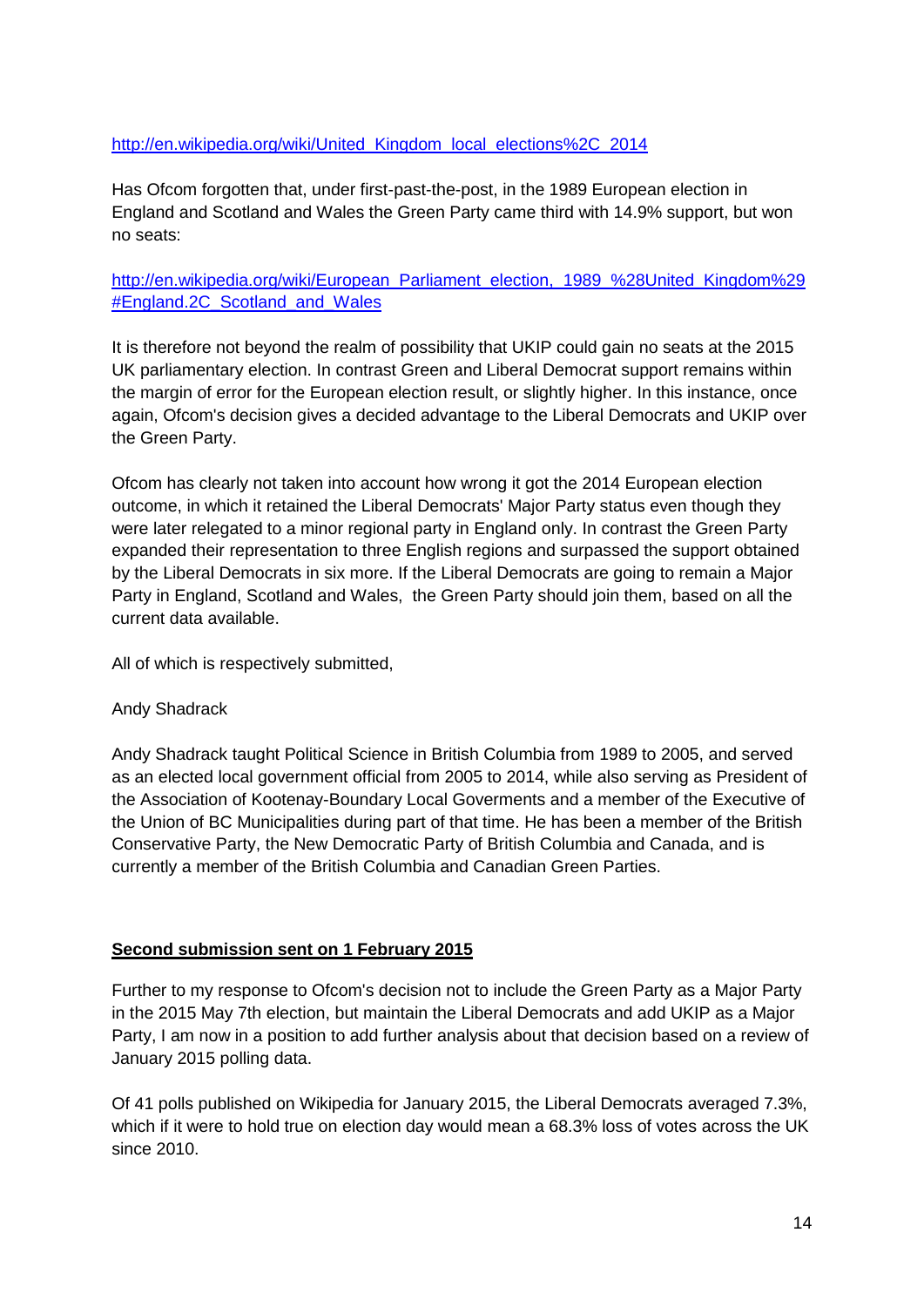[http://en.wikipedia.org/wiki/Opinion\\_polling\\_for\\_the\\_2015\\_United\\_Kingdom\\_general\\_electio](http://en.wikipedia.org/wiki/Opinion_polling_for_the_2015_United_Kingdom_general_election#2015) [n#2015](http://en.wikipedia.org/wiki/Opinion_polling_for_the_2015_United_Kingdom_general_election#2015)

Six polls conducted in England during January gave the Liberal Democrats an average of 7.7%, which would mean a 68.2% loss of votes in England:

[http://en.wikipedia.org/wiki/Opinion\\_polling\\_for\\_the\\_2015\\_United\\_Kingdom\\_general\\_electio](http://en.wikipedia.org/wiki/Opinion_polling_for_the_2015_United_Kingdom_general_election#England) [n#England](http://en.wikipedia.org/wiki/Opinion_polling_for_the_2015_United_Kingdom_general_election#England)

http://en.m.wikipedia.org/wiki/2010 United Kingdom general election results in England

An additional 5 polls, 3 for Scotland and 2 for Wales, indicate that the Liberal Democrats are in danger of losing 75.1% of their voter support in Scotland and likely all 14 seats in Scotland and Wales given that they will have lost 67.7% of their support their too.

[http://en.wikipedia.org/wiki/Opinion\\_polling\\_for\\_the\\_2015\\_United\\_Kingdom\\_general\\_electio](http://en.wikipedia.org/wiki/Opinion_polling_for_the_2015_United_Kingdom_general_election#Scotland) [n#Scotland](http://en.wikipedia.org/wiki/Opinion_polling_for_the_2015_United_Kingdom_general_election#Scotland)

[http://en.wikipedia.org/wiki/Opinion\\_polling\\_for\\_the\\_2015\\_United\\_Kingdom\\_general\\_electio](http://en.wikipedia.org/wiki/Opinion_polling_for_the_2015_United_Kingdom_general_election#Wales) [n#Wales](http://en.wikipedia.org/wiki/Opinion_polling_for_the_2015_United_Kingdom_general_election#Wales)

The one London poll confirms that nothing has changed for the Liberal Democrats since the 2014 European election results and that they could have extreme difficulty even holding on to seats like Sutton and Cheam given that they will have lost 68.1% of their 2010 voter support.

[http://en.wikipedia.org/wiki/Opinion\\_polling\\_for\\_the\\_2015\\_United\\_Kingdom\\_general\\_electio](http://en.wikipedia.org/wiki/Opinion_polling_for_the_2015_United_Kingdom_general_election#London) [n#London](http://en.wikipedia.org/wiki/Opinion_polling_for_the_2015_United_Kingdom_general_election#London)

Further, these same series of polls indicate that UKIP has lost 42.8% of its European election support UK-wide, 44.4% in England, is now polling below the Liberal Democrats in Scotland, and while above Plaid Cymru in Wales it has lost 47.5% there too.

In contrast the Green Party is polling an average of .6% behind the Liberal Democrats UKwide, 1.1% above its 2014 European election result in England, below the Liberal Democrats and UKIP in Scotland, ahead of the Liberal Democrats in Wales, and much closer to UKIP in London and on par with its European and 2012 London Assembly election results.

Further, primary election results in Queensland from January 31, 2015 clearly show that the Green Party starts to become a contender at around the 8% voter support threshold in some regional variant urban seats:

Mount Coot-tha 3rd 22.3% (+1.6%) Noosa 2nd 22% (+6.5%) South Brisbane 21.6% (+3.5%) Brisbane Central 3rd 18.2% (+2.9%) Indooroopilly 3rd18.3% (-.2%)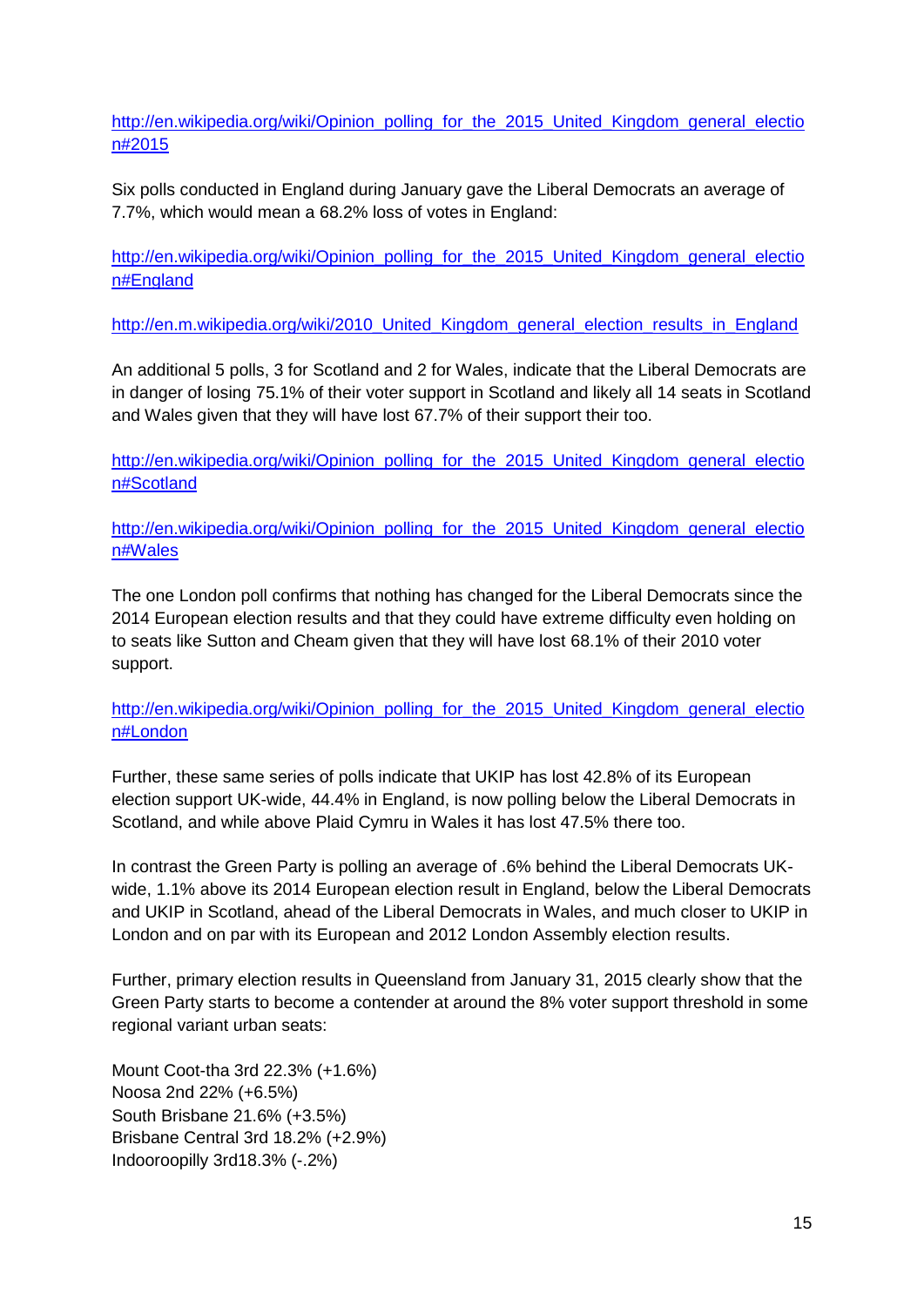### <http://results.ecq.qld.gov.au/elections/state/State2015/results/summary.html#5>

Clearly, given the current polling configurations, and based on the 2014 European and local government election results for the Green Party, they are just as likely to obtain seats in the 2015 UK Parliamentary election as UKIP and the Liberal Democrats. In fact, given that membership in the English and Welsh Green Party has now surpassed that for the Liberal Democrats and UKIP, and given that the Green Party set a target for candidates in 75% of the English seats and has already surpassed that in at least three English regions, it is now not beyond the realm of possibility that the Green Party could match the Liberal Democrats and/or UKIP for number of seats obtained in the general election.

They now likely have the person power, candidates and a significant amount more money to go head to toe with UKIP and the Liberal Democrats on the ground in the constituencies. Claims by pundits that the Liberal Democrats will retain 19 to 28 seats, when one poll had them at 5% (at the end of January), running fifth equal with the Scottish National Party, seem incredulous to me when they only managed to retain one seat in the 2014 European election.

More to the point, it is now likely that some 2 million UK citizens are getting ready to vote Green on May 7th, 2015 - more or less the same number that are preparing to vote Liberal Democrat and roughly half the number that might vote for UKIP. As I said previously, I agree with Ofcom's decision to make UKIP a Major Party in England but cannot for the life of me understand why the Liberal Democrats are retaining that status in Scotland and Wales, and even England, if UKIP and the Green Parties are not being offered the same status as the Liberal Democrats.

What, I ask Ofcom to explain, is so special about the 2 million voters still planning to vote Liberal Democrat, that they have a right to see their leader debate the leaders of the Conservative and Labour parties that the 2 million voters planning to vote Green do not have? Further, some pollsters are now indicating that more Green Party voters, 74%, are "*most likely to vote*" than Liberal Democrats, 71%. Clearly there is something terribly wrong and biased about the Ofcom decision and it seems obvious that the response of the general voting public who are now joining the Green Party agrees with the foregoing analysis.

Ofcom needs to rectify the decision it made, lest it lose all credibility with the general public it was set up to serve, and declare the English and Welsh Green and Scottish Green Parties Major Parties for the 2015 May 7th General election.

Respectfully submitted, Andy Shadrack

# **Third submission sent on 4 February 2015**

Late breaking information from Lord Ashcroft's poll of 14 Labour and Liberal Democrat held seats in Scotland compels me to add further information to my previous submissions. In my last submission it was stated that it appeared that the Liberal Democrats had lost 75.1% of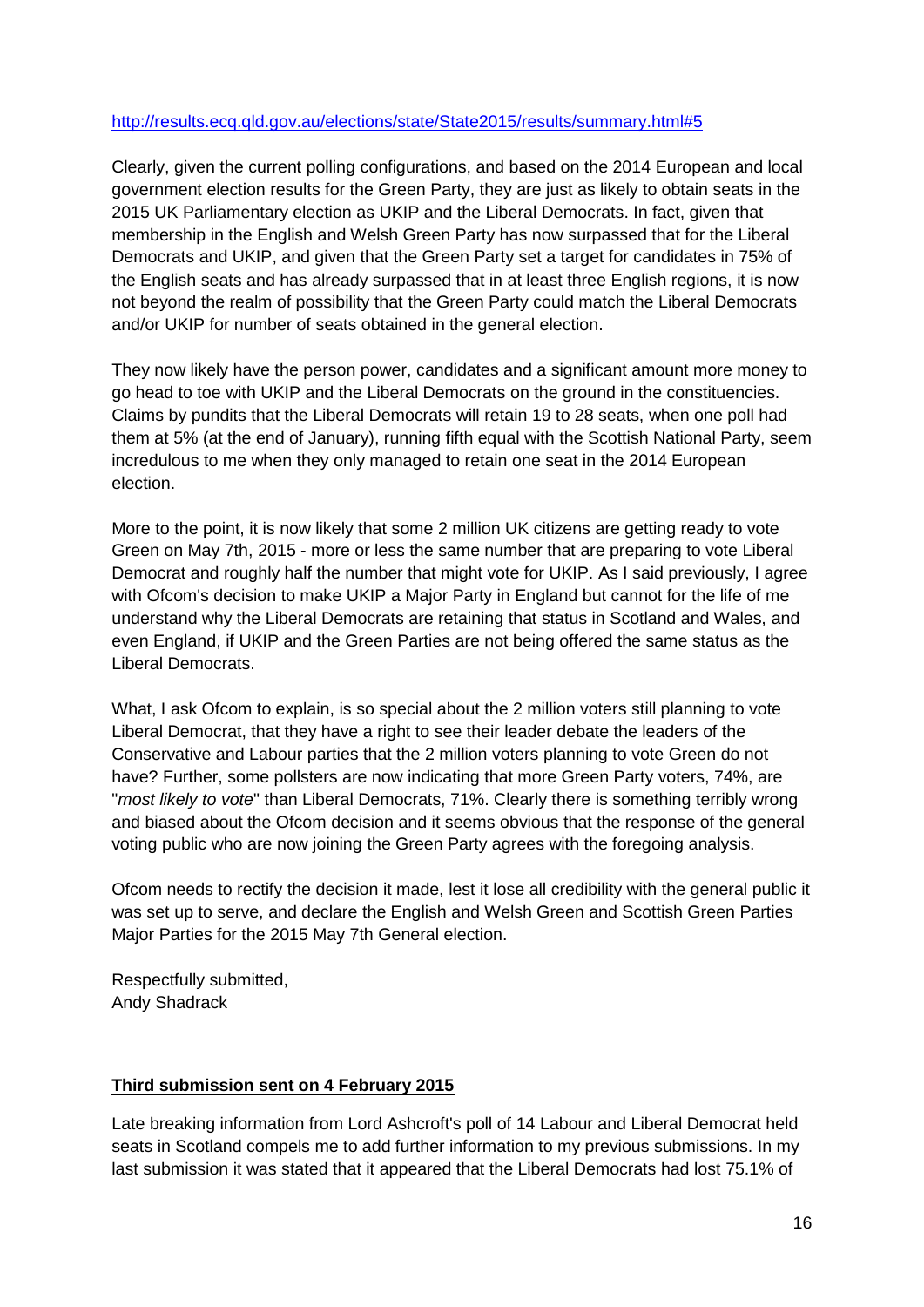their support in Scotland. Lord Ashcroft's poll of the 14 seats has determined that the loss, at least in high pro-independence areas, is around 88%. This conforms to the values found in the Newark, Clacton, and Rochester and Strood by-elections, where the Liberal Democrats lost 87%, 89.9% and 94.5% of their 2010 general election support.

<http://lordashcroftpolls.com/2015/02/scottish-battleground/>

Please note that the PDF file "**14 Labour - SNP seats - Full tables"** found electoral support as follows**:**

Green 4% UKIP 4% Liberal Democrat 2%

This is in line with the most recent You Gov poll for Scotland as follows:

Liberal Democrat 4% UKIP 4% Green 3%

[http://en.wikipedia.org/wiki/Opinion\\_polling\\_for\\_the\\_2015\\_United\\_Kingdom\\_general\\_electio](http://en.wikipedia.org/wiki/Opinion_polling_for_the_2015_United_Kingdom_general_election#Scotland) [n#Scotland](http://en.wikipedia.org/wiki/Opinion_polling_for_the_2015_United_Kingdom_general_election#Scotland)

As someone who sat on the Advisory Committee of Political Parties to the Chief Electoral Officer of Canada from late 2003 to early 2006, it is noted that there is ongoing concern about the lack of youth involvement in electoral politics.

In this regard it is noted that a cross comparison of Lord Ashcroft and You Gov polling finds that among youth, age 18-24, the Green Party comes third ahead of the Conservatives in Scotland, and among 25-34 year olds Lord Ashcroft also finds Green and Conservative tied for support. Noting that youth as young as 16-17 were motivated to vote in the Scottish Referendum, and for the first time since the UK general election in 1974 overall turnout exceeded 80%, Ofcom needs to ask itself whether it wants to promote youth engagement in electoral politics or suppress it?

Again across the UK, in general, polling has determined that the Green Party is 2nd ahead of the Conservatives, 23% to 20%, among 18-24 year olds, fourth behind UKIP, 11% to 13%, among 25-34 year olds, but third ahead of UKIP among 35-44 year olds. The only age category where Liberal Democrats are scoring above the Green Party is among the 65+. On December 21st the South West England Green Party reported that it had reached 5,000 members, and then at the end of January that they had reached 8,500. That's a 70% increase in a little over a month, where 1 in 5 are also reputed to be youth voters.

The continued decision by Ofcom to exclude the Green Party from Major Party status in England, Scotland, Wales and Northern Ireland will have the effect of suppressing the youth vote. Why would youth want to participate in an electoral process that forces them to follow leaders of political parties that they do not significantly support, while the leader of the party they do support is excluded from the leaders' debates.